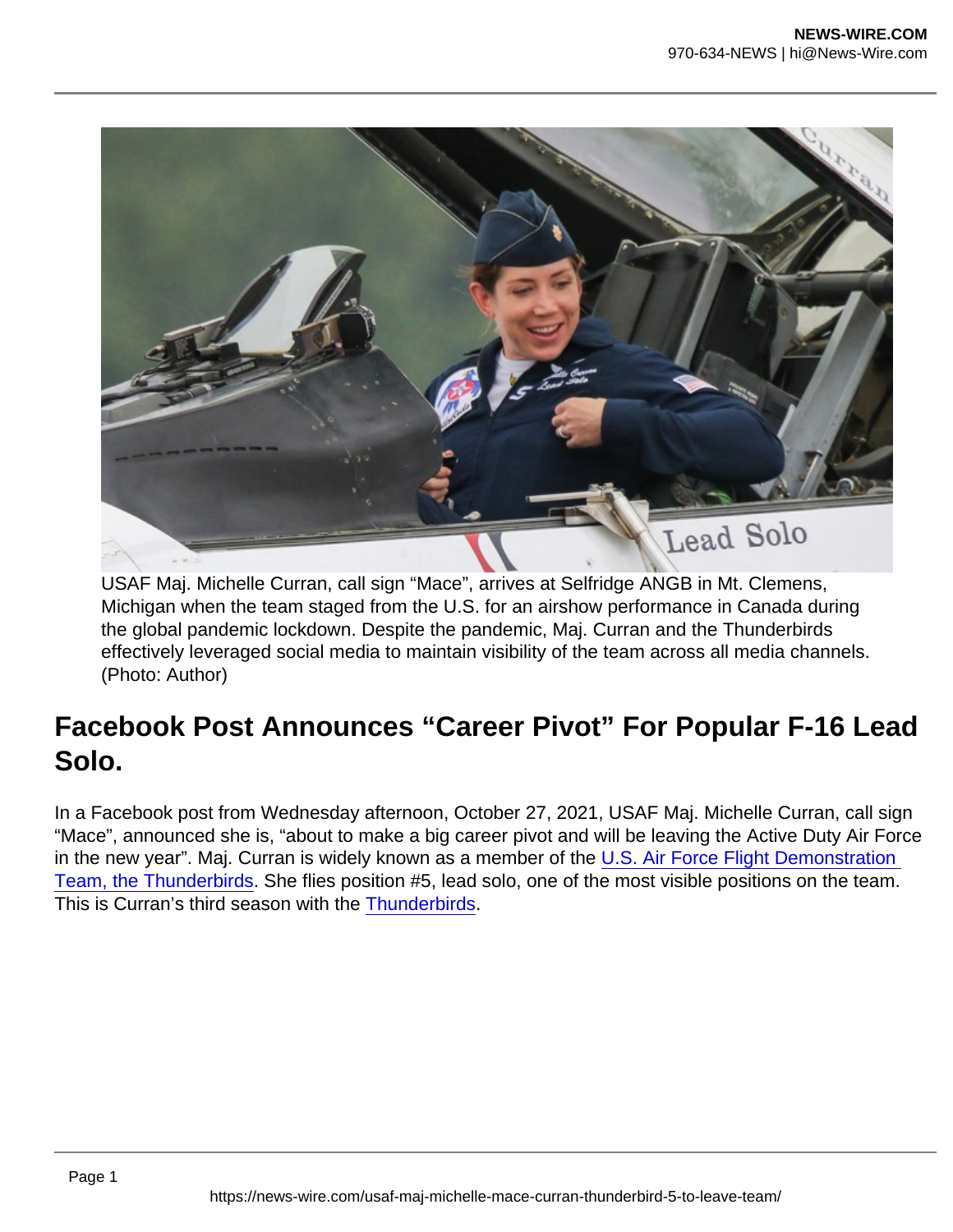During her three years of assignment with the Thunderbirds, she quickly established herself as a highly visible and positive influencer for the Air Force through innovative use of social media. Curran also provided unique and candid transparency about her career and personal life, effectively leveraging social media to bring airshow fans and aviation enthusiasts inside the world of a fighter pilot. Curran definedwhat it is to be a modern Air Force officer for many outsiders, providing a valuable insight into the AirForce experience and showcasing the opportunities of an Air Force career.

In conversations around the U.S. during three air show seasons, Curran told The Aviationist about her role on the team and its opportunity to, "showcase the Air Force experience and let people know what is possible". During a conversation at the Henry Ford in Dearborn, Michigan for the Thunder Over Michigan Airshow in 2021, Curran told TheAviationist.com that, "These are long days sometimes, but this is the best job in the world. The thing that makes it great are the people I serve with- everyone, the team I work alongside every day. We lift each other up, we accomplish more as a team".

["Mace" Curran quickly became an accessible and popular connector with airshow fans.](https://i2.wp.com/theaviationist.com/wp-content/uploads/2021/10/CurranLeaves_20.jpg?ssl=1)  [Perhaps to a greater degree than any previous Thunderbird, Curran granted candid access to](https://i2.wp.com/theaviationist.com/wp-content/uploads/2021/10/CurranLeaves_20.jpg?ssl=1)  [the life of an Air Force fighter pilot. \(Image credit: Thunderbirds\)](https://i2.wp.com/theaviationist.com/wp-content/uploads/2021/10/CurranLeaves_20.jpg?ssl=1)

Maj. Curran flew as Thunderbird #6, opposing solo, before her advancement to Thunderbird #5, lead solo in the 2020/21 airshow season. During the latter part of her role on the team, many airshows were cancelled due to the global pandemic. This shift in airshow schedules meant that Maj. Curran's social media contributions became even more important for maintaining the relevance of the Thunderbirds for public audiences.

Curran has worked with the Thunderbird team media personnel to bring scintillating in-cockpit viewpoint video of the lead solo's dynamic routine during the Thunderbird demonstration, including thrilling video of opposing maneuvers with Thunderbird #6 and her signature vertical rolls during the team's "high show".

In her less visible but equally crucial role with the Thunderbirds, "Mace" Curran served as Chief of Standardization and Evaluation for the team, a leadership role which will positively impact the trajectory of the team in upcoming seasons.

## $\overline{p}$

In addition to her role with the Thunderbirds, "Mace" Curran is an experienced F-16 combat fighter pilot with 163 combat hours over Afghanistan in support of operations Resolute Support and Freedom's Sentinel. She has also served as an F-16 Instructor Pilot and Flight Commander at the Naval Air Station Joint Reserve Base, Fort Worth, Texas.

## $\overline{P}$